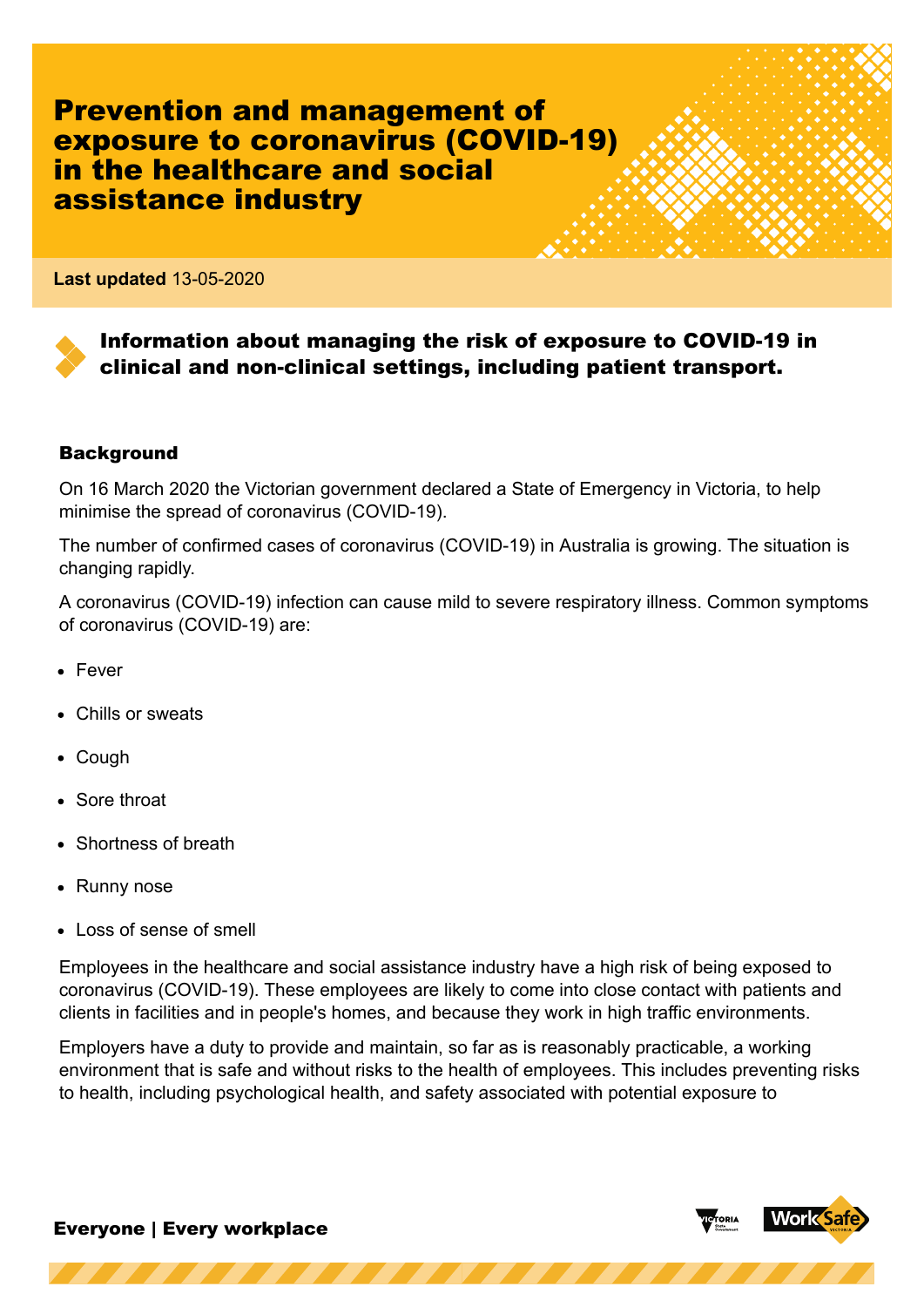coronavirus (COVID-19) as a result of providing health care and social assistance services in the current circumstances.

Employees have a duty to take reasonable care of their own and others health and safety in the workplace and cooperate with their employers about any action they take to comply with the OHS Act or Regulations.

More information about employer and employee obligations is set out below (see Legal duties).

# Identifying risks to health in the healthcare and social assistance industry

Employers must identify the level of risk to the health of employees from exposure to coronavirus (COVID-19) at their workplace, including where care is provided in people's homes. This must be done in consultation with health and safety representatives (HSRs) and employees.

Some activities that may pose a risk of exposure to coronavirus can include:

- Providing direct care or support to people with suspected or confirmed coronavirus (COVID-19) infection.
- Transporting people with suspected or confirmed coronavirus (COVID-19) infection.
- Transmission from employees who may have been exposed to patients with suspected or confirmed coronavirus (COVID-19) infection to other employees.
- Performing aerosol-generating procedures (eg bronchoscopy, tracheal intubation, non-invasive, high flow nasal oxygen therapy, manual ventilation before intubation, cardiopulmonary resuscitation, sputum induction, suctioning, nebuliser use) on people with suspected or confirmed coronavirus (COVID-19) infection.
- Physical examination of people who are presenting with symptoms consistent with coronavirus (COVID-19) infection.
- Cleaning medical equipment used with people with suspected or confirmed coronavirus (COVID-19) infection.
- Cleaners, domestic staff or visitors entering the room of people with suspected or confirmed coronavirus (COVID-19) infection.
- Cleaning cutlery, dishes or other objects used by people with suspected or confirmed coronavirus (COVID-19) infection.
- Cleaning rooms and public areas where people with suspected or confirmed coronavirus (COVID-19) infection have been.
- Transiting through areas where people with suspected or confirmed coronavirus (COVID-19) infection are located (eg wards, corridors, waiting rooms, cafeterias, common areas of residential settings).
- Manipulation of respiratory samples of people with suspected or confirmed coronavirus (COVID-19) infection.

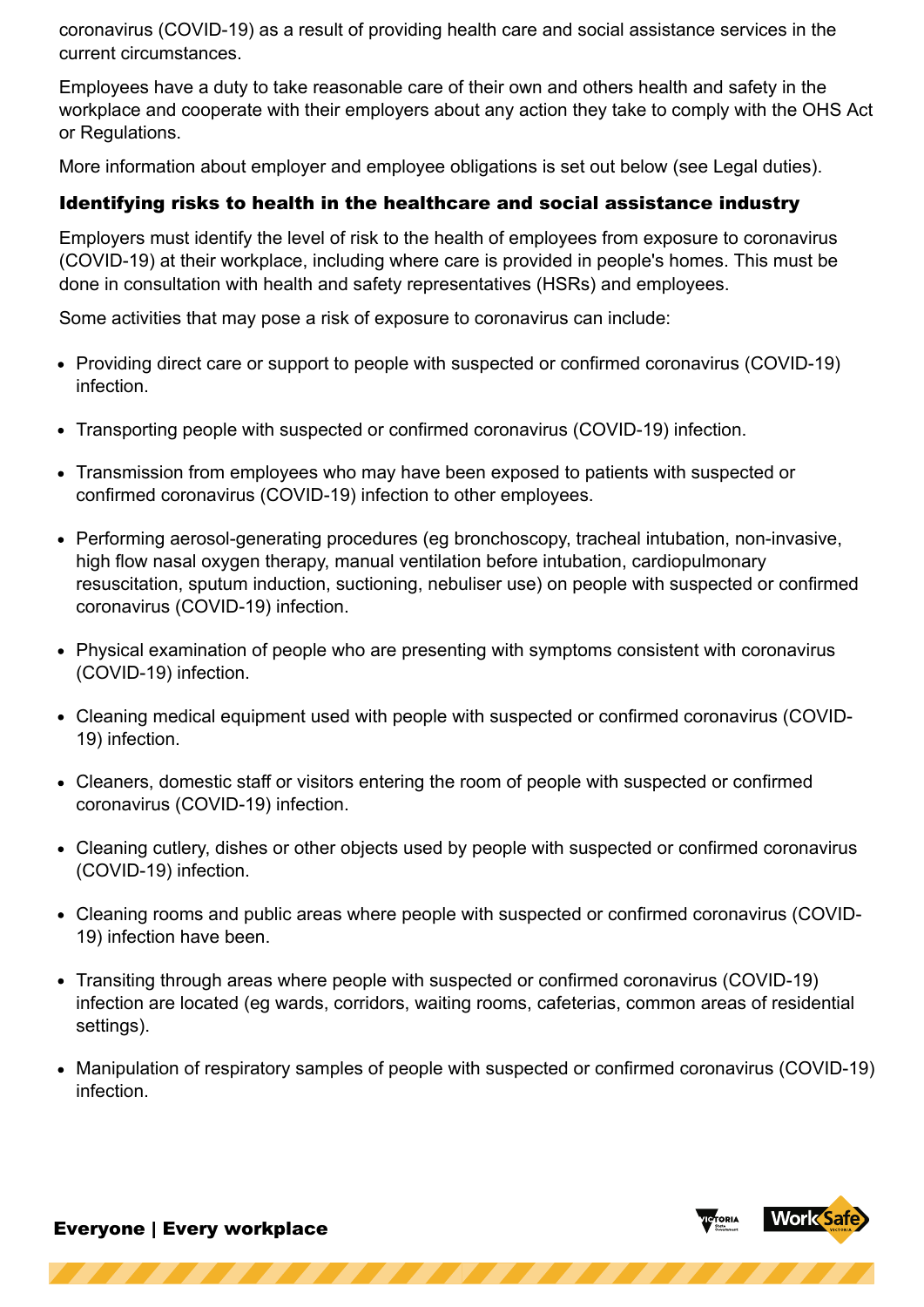- Reception tasks which involve interactions with people with suspected or confirmed coronavirus (COVID-19) infection.
- Handling of contaminated waste or personal protective equipment (PPE), which has been used by staff caring for people with suspected or confirmed coronavirus (COVID-19) infection.

Employers must also identify whether there are other increased risks as a result of coronavirus (COVID-19), including:

- Occupational violence and aggression (both in the workplace and in public areas where staff may wear uniforms), due to poor front-line management, rapidly changing information, increased workload, implementation of government restrictions and public fears about coronavirus (COVID-19).
- Fatigue, as a result of increased workload, inadequate staffing levels, additional or longer shift lengths and other pressures.
- Stress, as a result of vicarious trauma, increased workload and ongoing heightened levels of concentration.
- The availability of supplies, such as PPE or cleaning equipment.
- Workforce and skills shortages, including changes to the workforce composition or duties normally undertaken by an employee.
- The practicality of using PPE in a front line environment (such as entering patients homes, treating patients on the floor of a residence).
- PPE becoming ineffective or damaged by environmental factors (eg paramedics' gowns being caught or torn in high winds).

## Information about preventing occupational violence and aggression, fatigue and stress

**Occupational violence and aggression**

<https://www.worksafe.vic.gov.au/occupational-violence-and-aggression>

**Fatigue**

<https://www.worksafe.vic.gov.au/fatigue>

**Work-related stress**

<https://www.worksafe.vic.gov.au/work-related-stress>

# Controlling risks to health

Where a risk to health, including psychological health, is identified at a workplace, employers must, so far as is reasonably practicable, eliminate the risk. Where it isn't possible to eliminate the risk, it

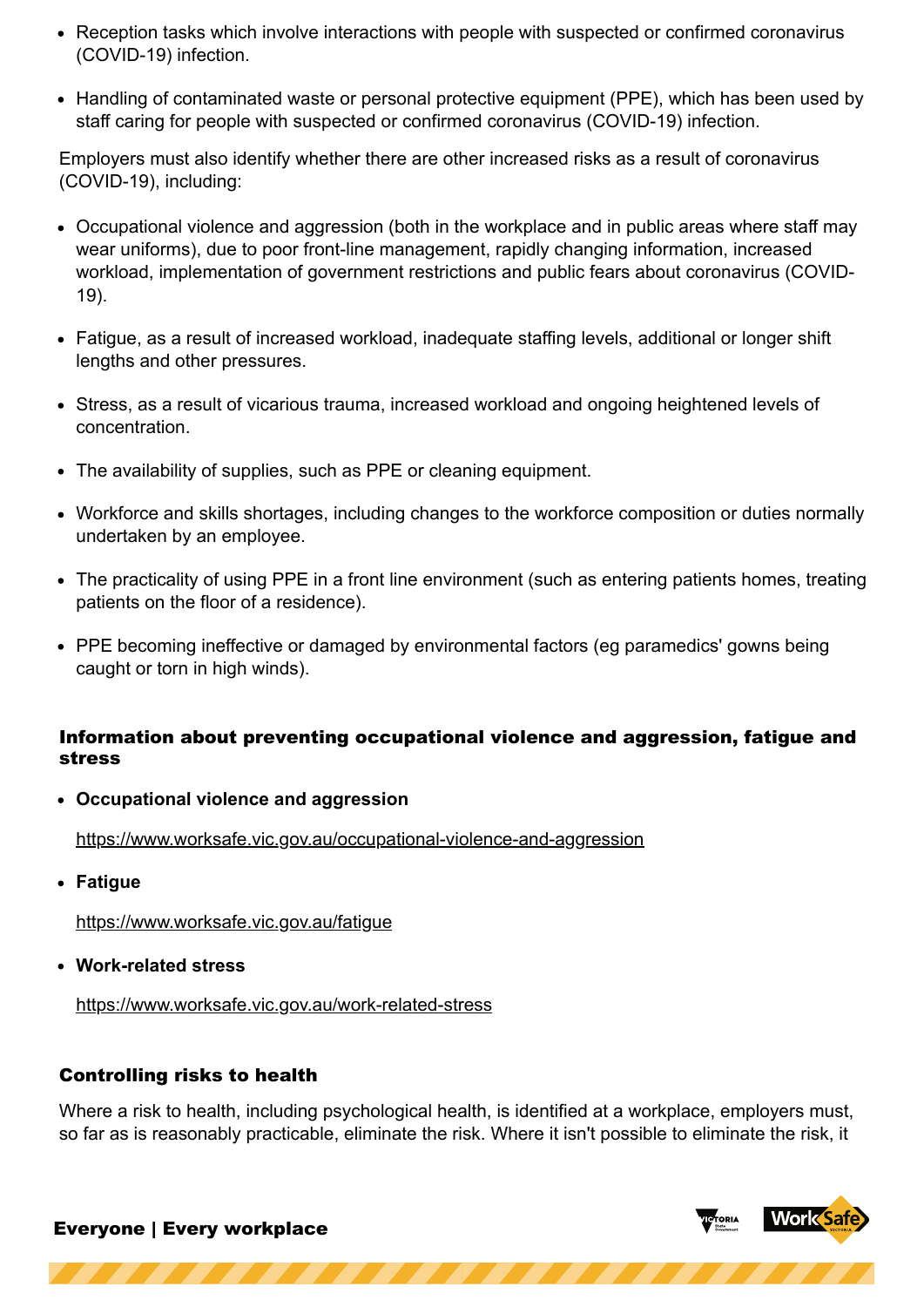must be controlled, so far as is reasonably practicable.

Employers also have a duty to consult with employees and health and safety representatives (HSRs) (if any), on matters related to health or safety that directly affect, or are likely to directly affect them.

This includes consultation on identifying hazards or risks, and decisions about how to control risks associated with coronavirus (COVID-19) (eg working at a location other than the usual place of work, procedures for managing deceased persons).

The types of control measures required depends on the level of risk as well as the availability and suitability of controls for each workplace, including individual work areas.

Control measures may include:

# Systems of work

- Developing organisational-level plans to address a surge in demand as a result of coronavirus (COVID-19) including preparation and implementation of control measures to prevent exposure risks to employees. These plans should be prepared in accordance with advice provided by the Department of Health and Human Services (DHHS) coronavirus (COVID-19) website (see link below).
- Developing facility-level plans that describe the controls that will be enacted in the event of an outbreak (eg quarantine of residents, use of bathroom and kitchen facilities), in accordance with advice provided by DHHS.
- Preventing unnecessary contact with people with suspected or confirmed coronavirus (COVID-19) infection (eg preliminary phone screening to triage to an appropriate facility, phone consultations).
- Minimising the risk of cross-infection by segregating teams caring for suspected and confirmed cases of coronavirus (COVID-19).
- Limiting transmission by allocating employees to work in a single ward or facility for each shift.
- Limiting transmission in home-based care settings by consistently allocating patients or clients to the same employee for each shift.
- Consistently applying physical distancing measures in all workplace settings, including clinical and non-clinical settings, during handovers, outreach, home visits and welfare checks.
- Explicit advice to staff to ensure they do not attend work when unwell.
- Monitoring the health of workers to aid in early detection of suspected coronavirus (COVID-19) infection to prevent transmission.
- Ensuring business continuity plans are in place for staff absenteeism, including appropriate induction and context-specific training for staff who are redeployed to areas outside of their normal work areas.

Refer to the DHHS website information for health services including tools that may assist with planning and implementing safe systems of work.

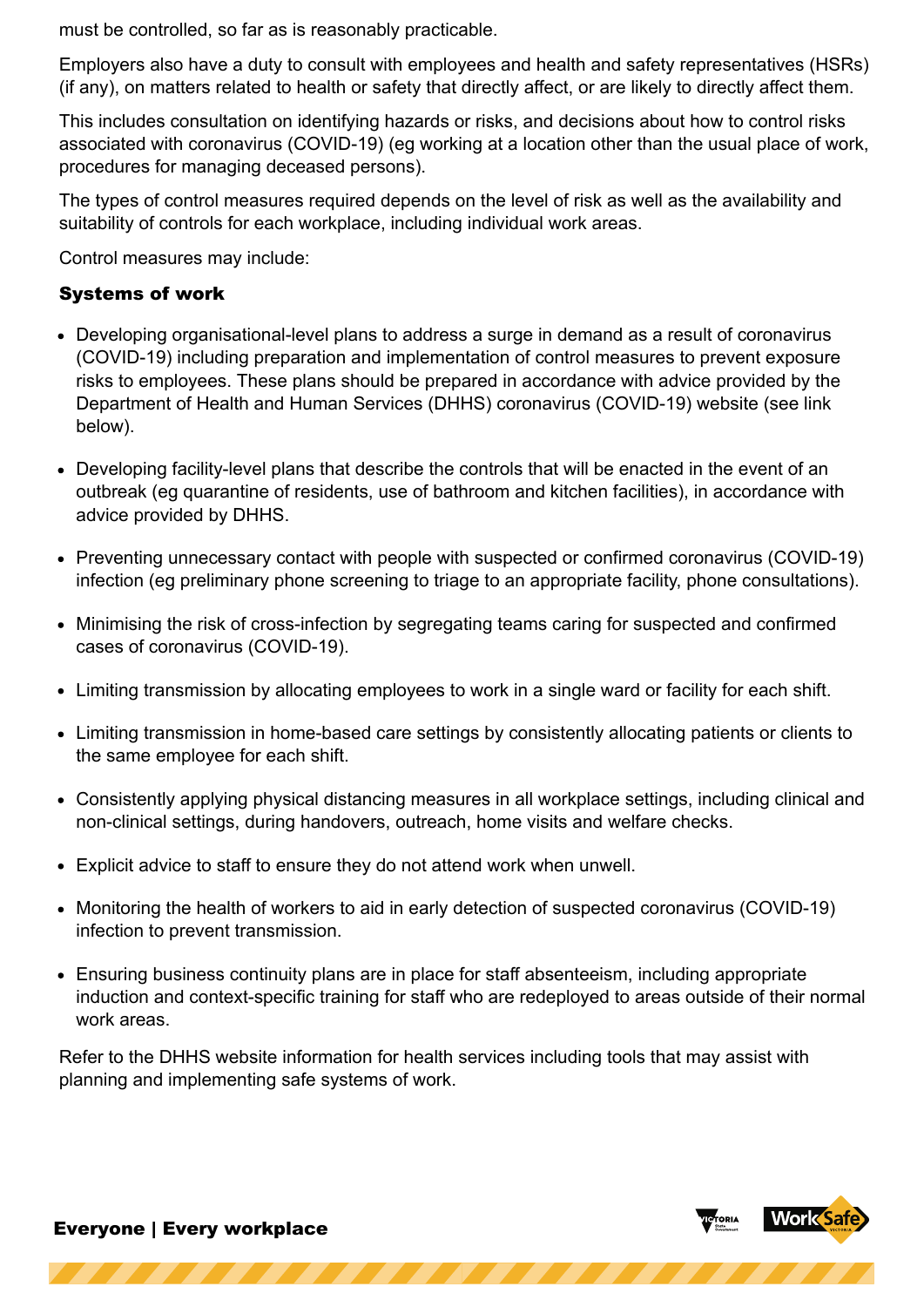## DHHS information for health services

**DHHS: Health services and general practice - coronavirus disease (COVID-19)**

[https://www.worksafe.vic.gov.au/resources/dhhs-health-services-and-general-practice-coronavirus](https://www.worksafe.vic.gov.au/resources/dhhs-health-services-and-general-practice-coronavirus-disease-covid-19)disease-covid-19

## Work environment and facilities

- Changing the work environment to prevent unnecessary contact with people with suspected or confirmed coronavirus (COVID-19) (eg designated facilities, perspex barriers at reception areas, designated entry and exit points for people with suspected or confirmed coronavirus (COVID-19).
- Providing and encouraging use of facilities or products (eg hand wash stations with soap and hand towels, hand sanitiser with over 60 per cent alcohol, bleach solution for disinfecting/cleaning) to allow employees to maintain good hygiene practices.
- Avoiding shared use of phones, desks, offices, kitchens or other work tools and equipment.
- Thorough and regular sanitation of workplaces.
- Appropriate waste management systems, including for the safe disposal of contaminated PPE.
- Providing employees with time to wash up and change their clothes prior to the end of their shift.
- Ensuring all employees have access to clean and safe locations for meal breaks.

### PPE

- Providing PPE that is appropriate for the level of risk associated with the task, in accordance with guidance from DHHS for health services and general practitioners (link below). Information, instruction and training must be provided and should include information on why PPE is required, how to safely use it, how to safely remove and how to dispose of it in accordance with DHHS guidance.
- Ensuring any provided PPE is practical for the work environment.
- Providing clothing for employees to wear at work to reduce risk of cross-contamination of clothing during travel and at home and reduce the risk of occupational violence when commuting.
- Providing adequate facilities for employees to safely remove and dispose of PPE and contaminated clothing.
- Providing laundry services for employees to reduce the need to transport and handle potentially contaminated clothing.
- Regularly communicating with staff about the availability of PPE (eg stock levels).

### Communications and employee welfare

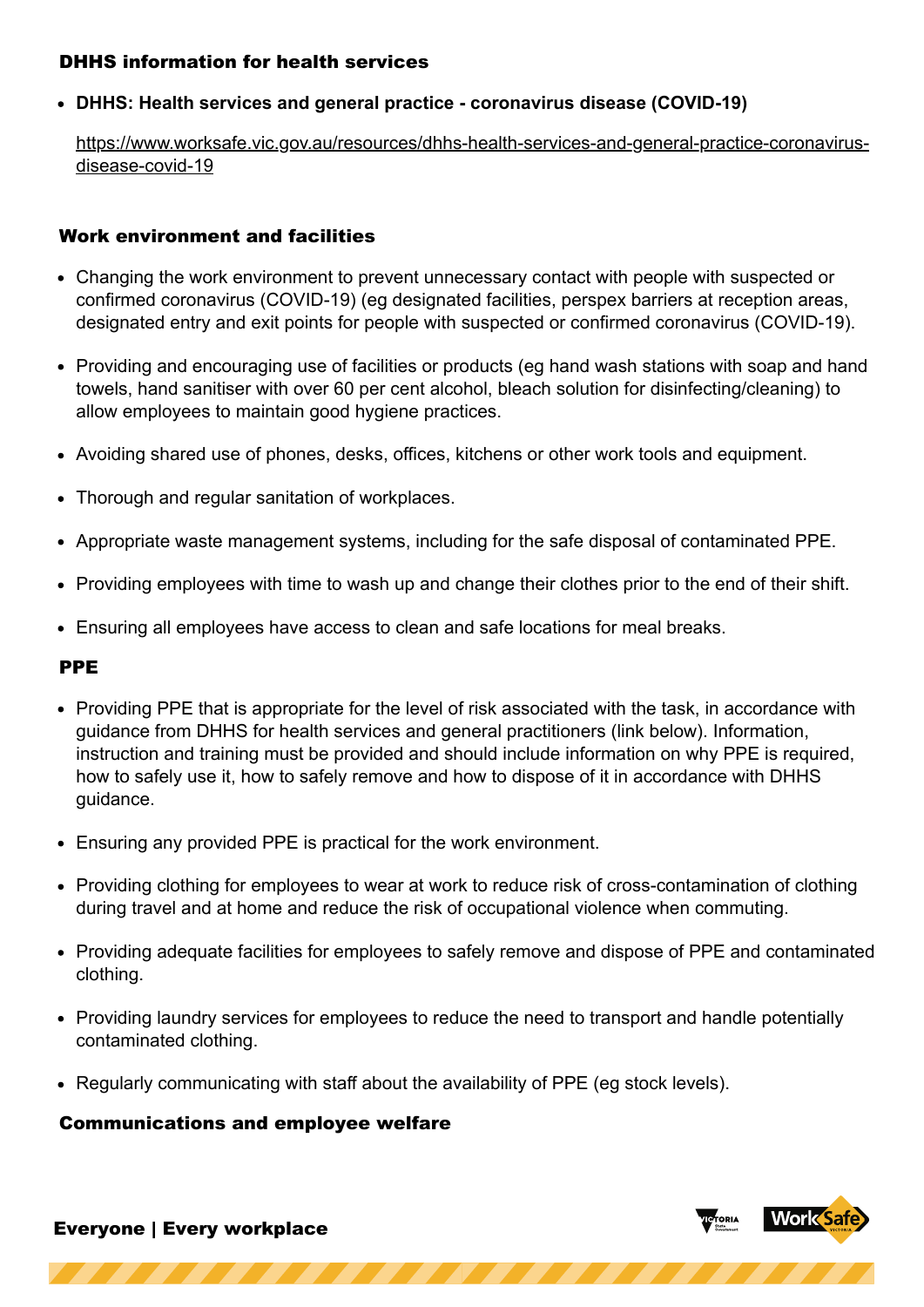- Consulting with HSRs and employees as often as necessary to ensure their input to any proposed changes.
- Communicating any altered expectations and working conditions to patients, clients and visitors to reduce the risk of coronavirus (COVID-19) infection to employees.
- Providing information in a format and languages that employees can readily understand.
- Ensuring employees who are considered to be at high risk in relation to coronavirus (COVID-19) exposure are provided with opportunities to work in lower risk settings where possible.
- Using video conferencing for teaching and departmental meetings.
- Ensuring employees take regular rest breaks and have access to adequate facilities for rest breaks.
- Providing updated information to all employees, including employees on leave, contractors and casual workers.
- Ensuring that employees know how to handle, transport and disinfect potentially contaminated clothing and items used at work (eg shoes, phones, identity badges).
- Ensuring that employees know what to do, or who to notify if they feel unwell or suspect they have been infected, according to the DHHS information about coronavirus (COVID-19) (link below).
- Ensuring that employees know what to do, or who to notify if they feel unsafe or uncomfortable in the workplace.

If an employee develops symptoms of coronavirus (COVID-19) they should isolate themselves immediately, call the coronavirus information line on [1800 675 398](tel:1800 675 398) or their doctor and follow the selfisolation guidance available on the DHHS website (link below).

An employer's duty to eliminate or reduce risks associated with exposure to coronavirus (COVID-19) so far as is reasonably practicable includes ensuring that:

- employees know what to do or who to notify if they feel unwell or suspect they've been infected, according to the information provided by DHHS (see link below)
- any unwell employee does not attend the workplace, including employees who have been tested for coronavirus (COVID-19) or who are confirmed coronavirus (COVID-19) cases

# Working from locations other than the usual place of work

In some circumstances, employers may require employees to work from a location other than their usual place of work.

This includes working in a different area, newly established clinics, improvised hospitals, contingency units and changes in home-based care. Whether this is a reasonably practicable measure depends

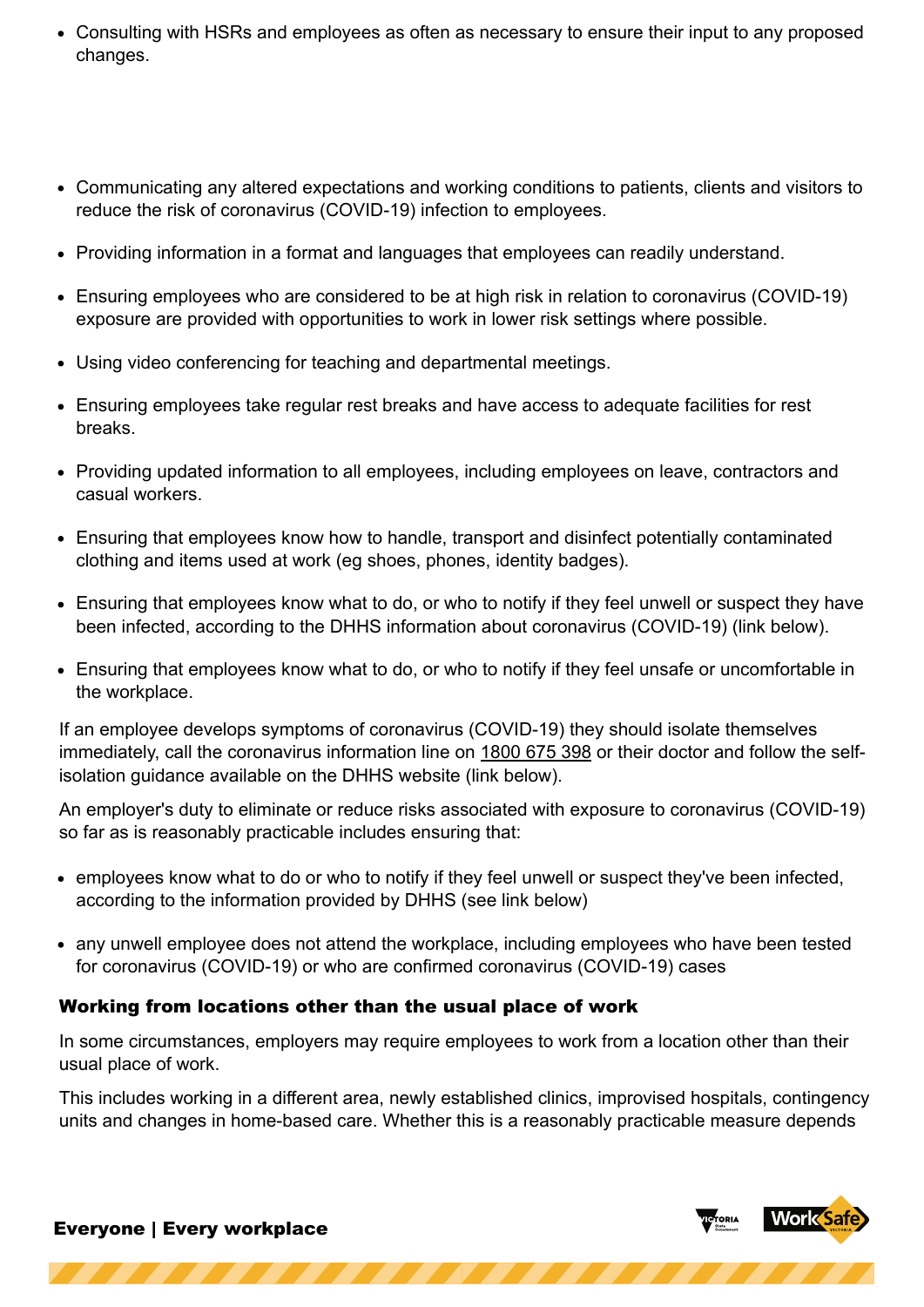on the specifics of the workplace, the facilities available for employees and the ability for employees to do their work safely.

When making decisions about whether employees should work from a different location, employers must consult with employees and HSRs (if any), and should:

- Consider whether an employee is at a high risk of contracting coronavirus (COVID-19), or experiencing associated complications, before deploying them to an area of high exposure risk.
- Consider whether working from a different location will introduce additional risks, such as risks associated with hazardous manual handling or psychological risks associated with isolation.
- Keep up to date with information about coronavirus (COVID-19) risks and appropriate control measures.
- Seek advice specific to their circumstances, including from official advice issued by DHHS or other government agencies and legal providers. Some employee and employer organisations may also offer guidance.
- Establish communication systems for providing information to employees about working arrangements.
- Ensure that working hours are monitored and flexible, where possible.
- Ensure that support systems are in place for IT, equipment and personal needs.

Employers must also provide adequate induction and context specific training to workers who are redeployed to a location other than their usual place of work.

## Notifiable incidents

Under OHS laws, incidents where an employee tests positive for coronavirus (COVID-19) does not meet the definition of an incident to be notified to WorkSafe Victoria.

# Legal duties

Employers have duties under the Occupational Health and Safety Act 2004 (OHS Act), which include that they must, so far as is reasonably practicable:

- Provide and maintain a working environment that is safe and without risks to the health of employees and independent contractors.
- Provide adequate facilities for the welfare of employees and independent contractors.
- Provide such information, instruction, training or supervision to employees and independent contractors as is necessary to enable those persons to perform their work in a way that is safe and without risks to health.
- Monitor the health of employees of the employer.
- Monitor conditions at any workplace under the employer's management and control.

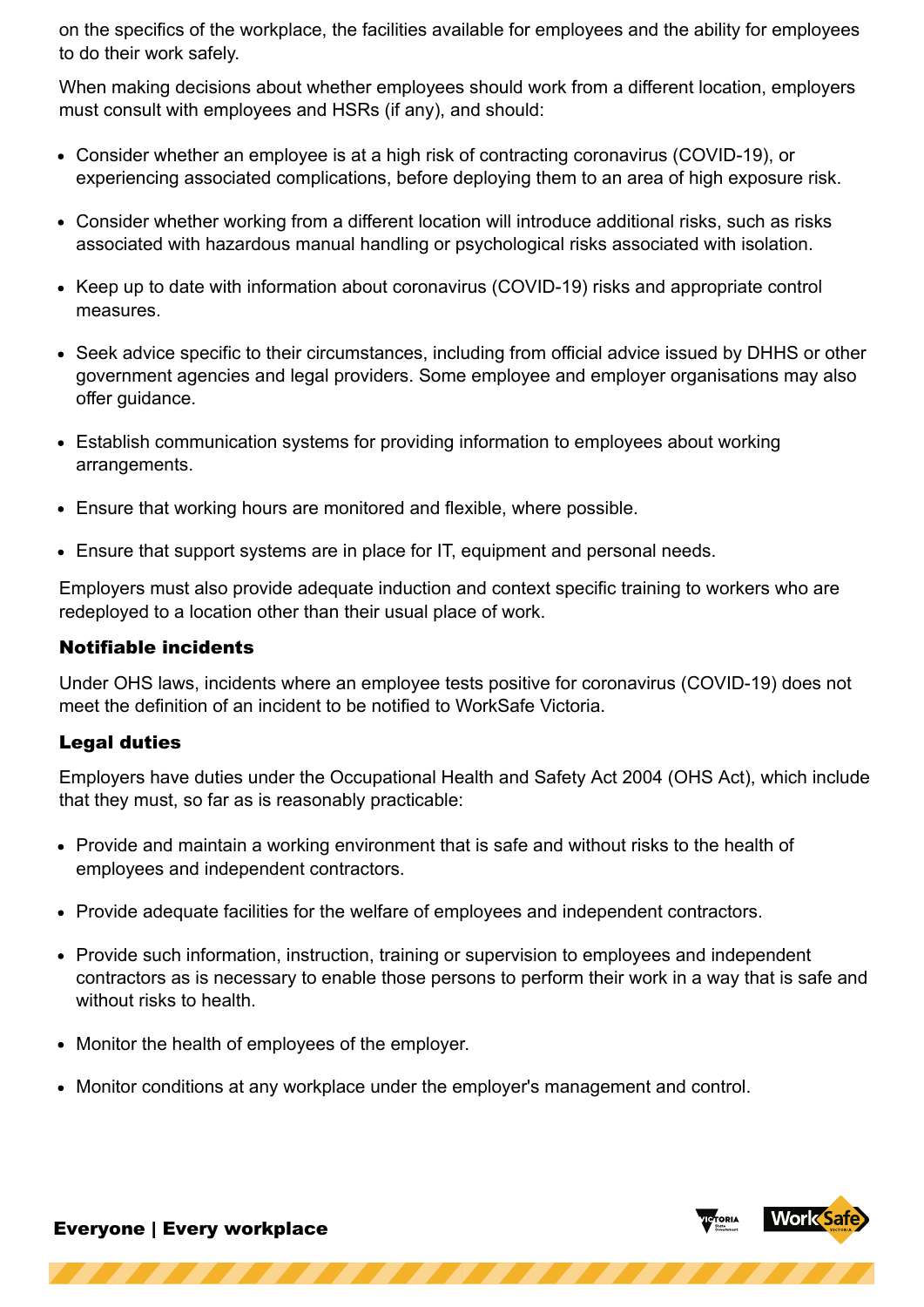- Provide information concerning health and safety to employees, including (where appropriate) in languages other than English.
- Ensure that persons other than employees of the employer are not exposed to risks to their health or safety arising from the conduct of the undertaking of the employer. Consult with employees and HSRs (if any), on matters related to health or safety that directly affect, or are likely to directly affect them.

A person with management or control of a workplace must ensure, so far as is reasonably practicable, that the workplace and the means of entering and leaving it are safe and without risks to health.

Employees also have duties under the OHS Act, which includes that they must:

- Take reasonable care for their own health and safety and that of persons who may be affected by the employee's acts or omissions at a workplace.
- Co-operate with their employer with respect to any action taken by the employer to comply with a requirement imposed by or under the OHS Act.

The OHS Act gives HSRs a role in raising and resolving any OHS issues with their employer, and powers to take issues further if necessary. For more information see the guidance on powers for HSRs (link below).